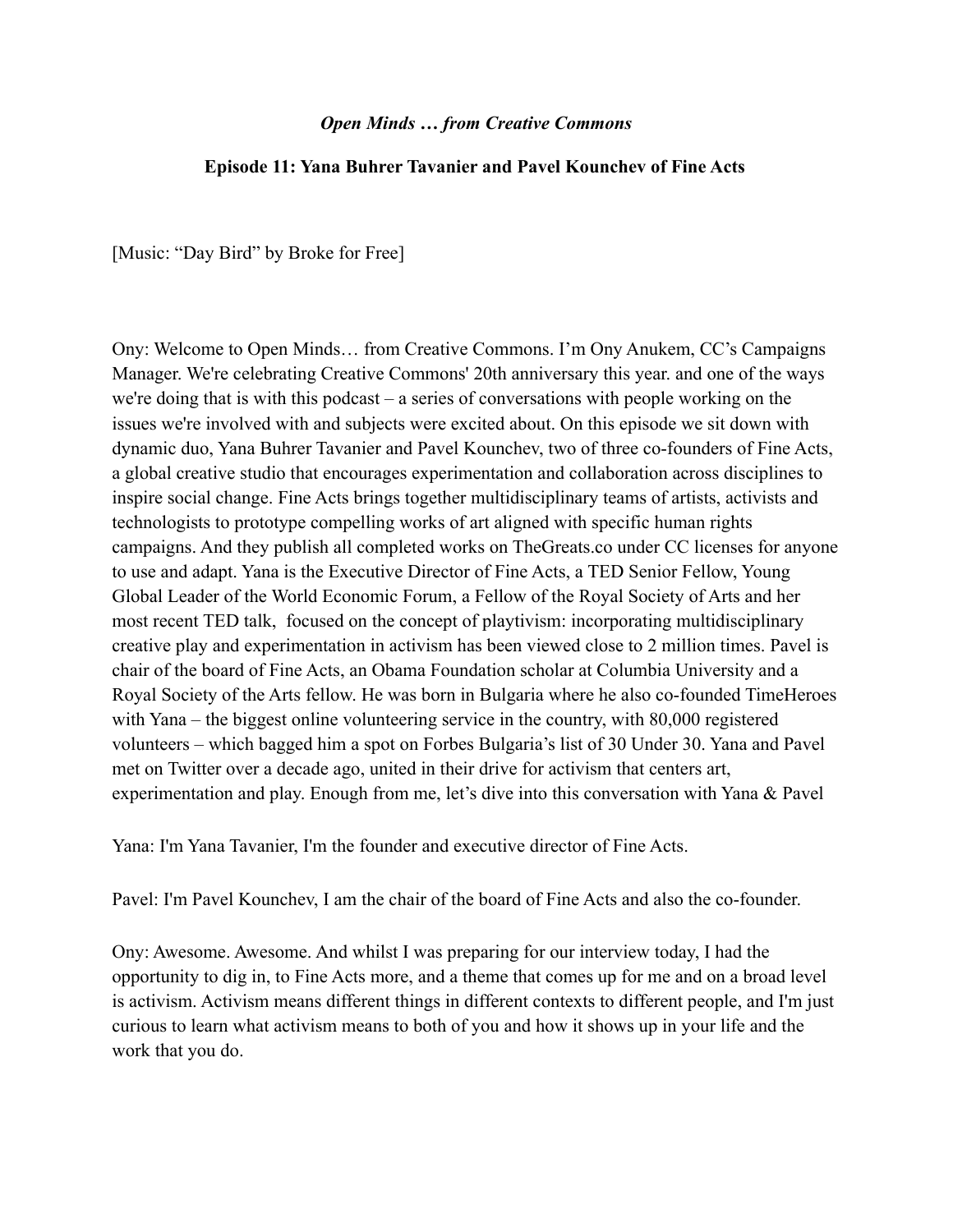Yana: I will start, I actually used to be an investigative journalist before becoming an activist, and I became an activist because of the huge frustration that I was feeling because of a lack of real impact. So after a lot of experiments today, I practice what could be called evidence-based activism. I spent years researching what makes people care, and actually key conclusions from neuroscience and behavioral science include that opinions change, not through more information, but through compelling empathy-inducing experiences, and that visual language works much better than dry facts and abstract concepts, and that art can trigger empathy. However, that emotional response should be done super carefully, because people would shut down or not respond if we simply evoke sadness, guilt or fear. And in the general desensitization to social issues, campaigns that bring awe and hope are most effective. So all these are the principles that inform the activism that we do in Fine Acts. We are basically trying to change the world with art, with hope and with joy.

Pavel: Yeah. And my story, I don't think it's as inspiring as Yana's. I used to work in advertising, and something that drove me to advertising was the idea of nudging people's behavior and influencing culture. But of course, within the work that you do in advertising, you come to the point of disillusionment, this is something that made me switch in a way. But again, for me, activism is how we can influence culture in a positive way. So this is basically my motto now in the way I try to practice it in work.

Ony: Thank you both for sharing your journeys. It's interesting to see—Yana with you, the investigative journalism background, and Pavel with you, starting in advertising and both looking for more meaning out of your careers, but also taking those skills that you built early on and know, propelling into new work that you do. How did you both meet and end up founding Fine Acts with your third co-founder, Julie Freeman? And please give us a background and an overview of what Fine Acts is.

Pavel: Funnily enough, me and Yana, we both met on Twitter. I think this was back in 2009, so we were following each other or we were commenting on each other's posts. We started chatting and we started meeting in real life and discussing different issues that interest us or are triggering us, or make us sad, or make us happy. So later we decided that there is something that we want to do together, and this is how we came up with another idea, which is a predecessor of Fine Acts, and it's TimeHeroes, which is because we are both born and raised in Bulgaria. Something that funnily enough we were talking about was volunteering, and in the culture and the, and the lacking culture of volunteering in Bulgaria. What we tried to do then is to answer this very simple question: are we as people not active, don't we care about or is there something else? And we , we bet on the second, and this is why we created TimeHeroes, which was and still is the biggest platform for volunteering in Bulgaria, and it's a very simple tool that helps citizens currently solely in Bulgaria to find causes in a very simple way, in terms of location, how much time they, they want to, to pledge to, different calls and different types of causes. This was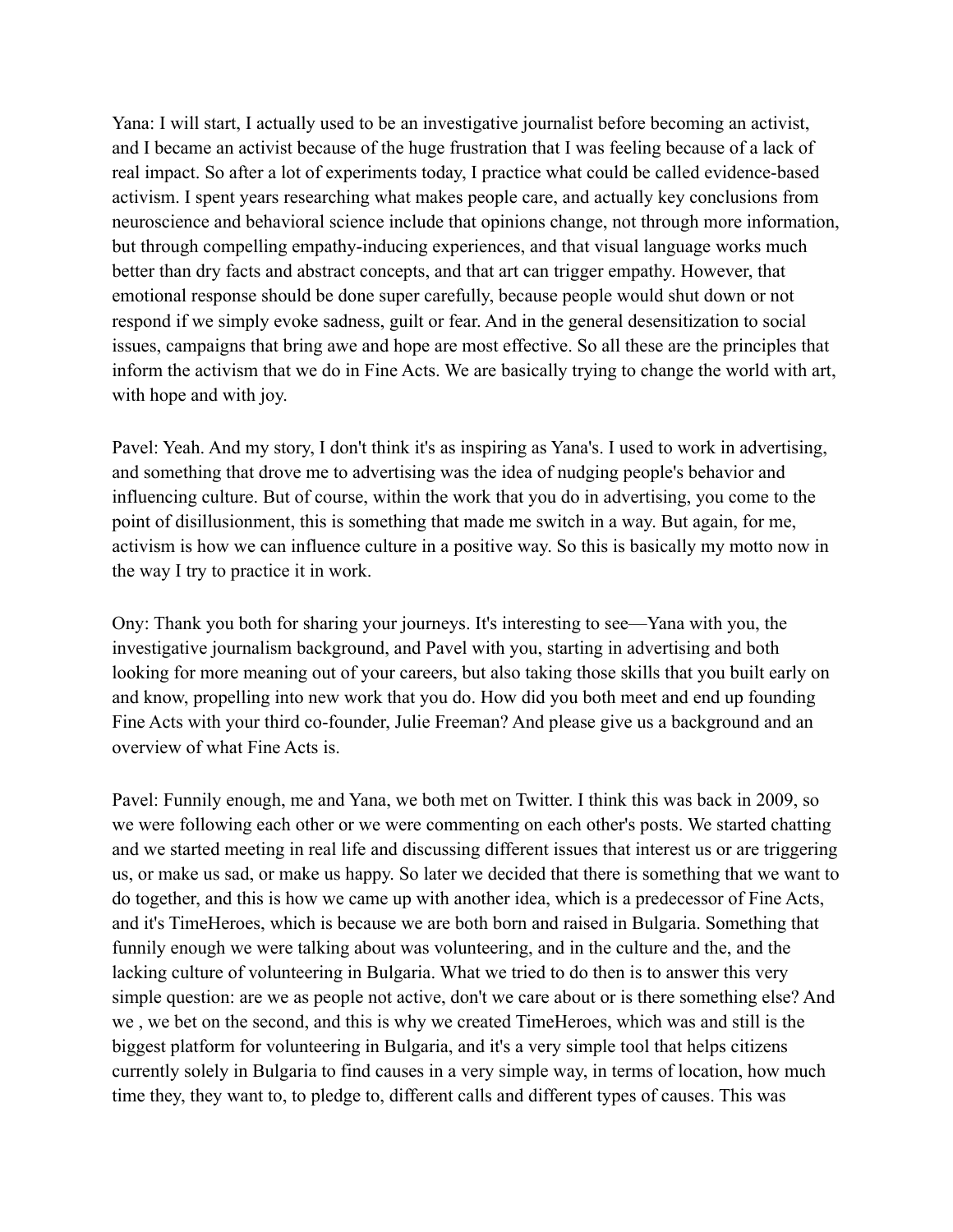something that we did together, and it grew extremely successful, and I don't want to brag about it, but currently TimeHeroes has more than 83,000 volunteers who are active and are supporting different causes solely in Bulgaria. And Bulgaria, back when we started this chat about the volunteering culture in Bulgaria, back in 2009, Bulgaria was in the last place in the European Union in terms of volunteering, less than 10% of the population had ever done any volunteering work. So yeah, this is how we met and how we started working together.

Yana: Yeah, and we saw that we work together great and that we can produce real impact, and that are a great match as founders. As Pavel said, TimeHeroes really grew up to an extent that we were able to step out of operational activities and move to its board. And it currently has an amazing team, and we're very happy to see their wins and their progress. And we moved on to our next idea, which is Fine Acts. When I left the journalism world and I entered the human rights world, I saw that too many organizations, globally, are still stuck in, let's call it traditional advocacy models that simply do not work anymore. And the fact is that today the world has changed so much, that information needs to be presented in new ways to make people connect and engage emotionally. So this is what prompted us to create Fine Acts. We're a global nonprofit, creative studio for social impact. Basically, in our work, what we do is that we practice and promote the immense value of play and experimentation and collaboration across disciplines to inspire social change. So we work in many, many different ways, but for example, we produce different art projects and creative projects with purpose. We bring together artists and activists to work together on such projects and campaigns. We design original creative formats that foster cross-disciplinary collaborations. We also consult and train civil society organizations around the world to embrace creative thinking and art and play as tools for, for social change. We're always propelled forward by, by our key values that are play, hope, and openness.

Ony: It's great to hear that you met on Twitter back in 2009. And have known each other now for over a decade and worked on various initiatives. I'm really glad that you decided to bet on your people and community and launch TimeHeroes, and I think it's the dream of any founder to be able to build an organization or company that one day will outgrow them and be able to function without them in terms of day to day operations, allowing you to move on to other dreams and ambitions. And it's incredible to hear about your work at Fine Acts. One of the concepts I came across in preparation for this interview was this idea of the power of playtivism. This is the first time that I'd ever heard this concept, and it really resonated with me, it struck a chord. And I think Yana, it speaks to some of the things that you were talking about around evidence-based activism, in that I often use my creativity as an outlet to process my personal experiences and the unfolding of the events happening in the world around me. Whether that's a poem that I might write or some kind of creative concept that I come up with. So I really, really love that idea of playtivism. I wonder, how did you come up with this term and how can people practice playtivism in their daily lives and in their work?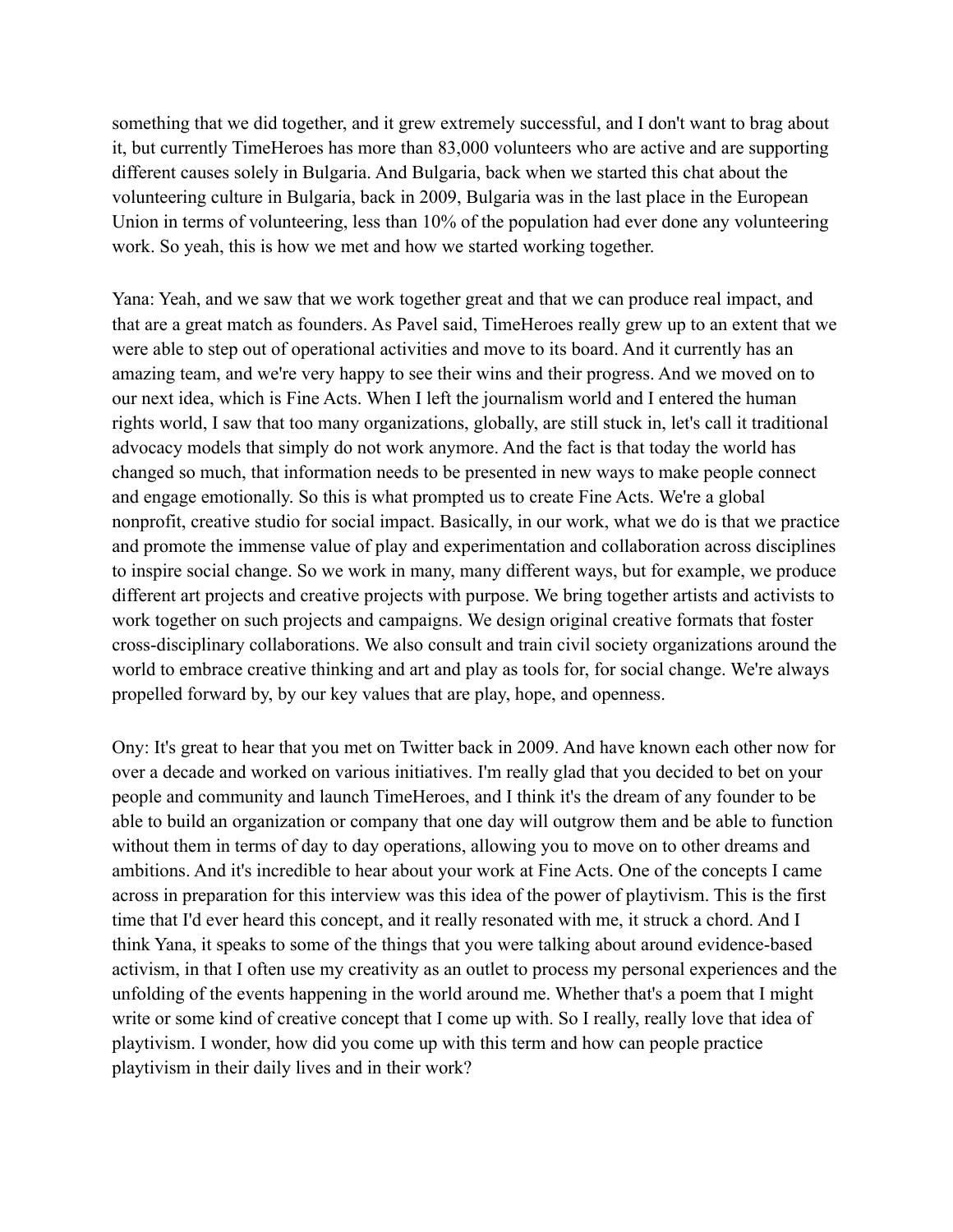Yana: Several years ago, actually more than 10 years ago, I suffered a pretty, pretty bad burnout. And I started reading more about this, about this condition, and I started stumbling upon research that said that activists have enormously high levels of depression and burnout, like much higher than, than most other professions. And, at the same time I came upon the work of a psychiatrist called Dr. Stuart Brown, who apart from a psychiatrist is also a play researcher. So he says in a very famous Ted talk that nothing lights up the brain like play, and that the opposite of play is not work, it's depression. This experience informs the start, the Fine Acts, the very fabric of Fine Acts, and what we do, at a certain point, we just gave it a name. And, we coined the term playtivism, but it basically refers to the importance of creating spaces for multi-disciplinary play and experimentation in activism.And there are many reasons to do so. First of all, obviously these kinds of cross-disciplinary play, meaning that, playing with people who are not like us, so not just the trying to solve the problems of the world with more and more activists, but actually attracting people from other disciplines from other walks of life. People who don't think like us, who don't see the world like us, who have different skills than us. These kinds of play sparks better ideas. Also, when we play, others want to join. We in the human rights world all the time say how, what a lonely fight it is. But if we create these playful, joyful playgrounds, other people would want to come and help us out. Play gives us the sole important feeling that we got this. It can prevent these high levels of depression and burnout that in our case, we started building our own playgrounds. We started thinking about such formats and about ways to attract people from other disciplines into our work. So just a couple of examples. So, Fine Acts started doing this format called Labs, where we pair artists and technologists to prototype joint projects that target specific human rights issues. So the way that it works, we bring artists and technologists together. We pair them up, we brief them on a specific human rights issue. And then they have a couple of days only. To come up with a solution that lies somewhere in the intersection of art and tech. And we've had these kinds of Labs on topics ranging from women's rights, freedom of expression, and shrinking civic space. Once they're done, typically on a Sunday night, there is like audience and the jury, and then the jury decides which idea is going to get produced. We've produced a range of these ideas, but let me just mention one, something that we're currently producing. It is a board game that you're put in the shoes of a dictator. So you get to really grasp the tools and tactics of oppression. So we are designing this with a bunch of activists from around the world that are currently under this kind of authoritarian regimes, and this is just an example of something that could be born out of a format that brings together people from really different walks of life, trying to solve big human rights issues.

Ony: That's amazing. And I mean, you've only scratched the surface in terms of the different campaigns and initiatives that you run at Fine Acts. I'm interested to know the process for developing these and how you decide which issues to center, because, like you mentioned, you've covered so many issues, so what's the methodology behind that.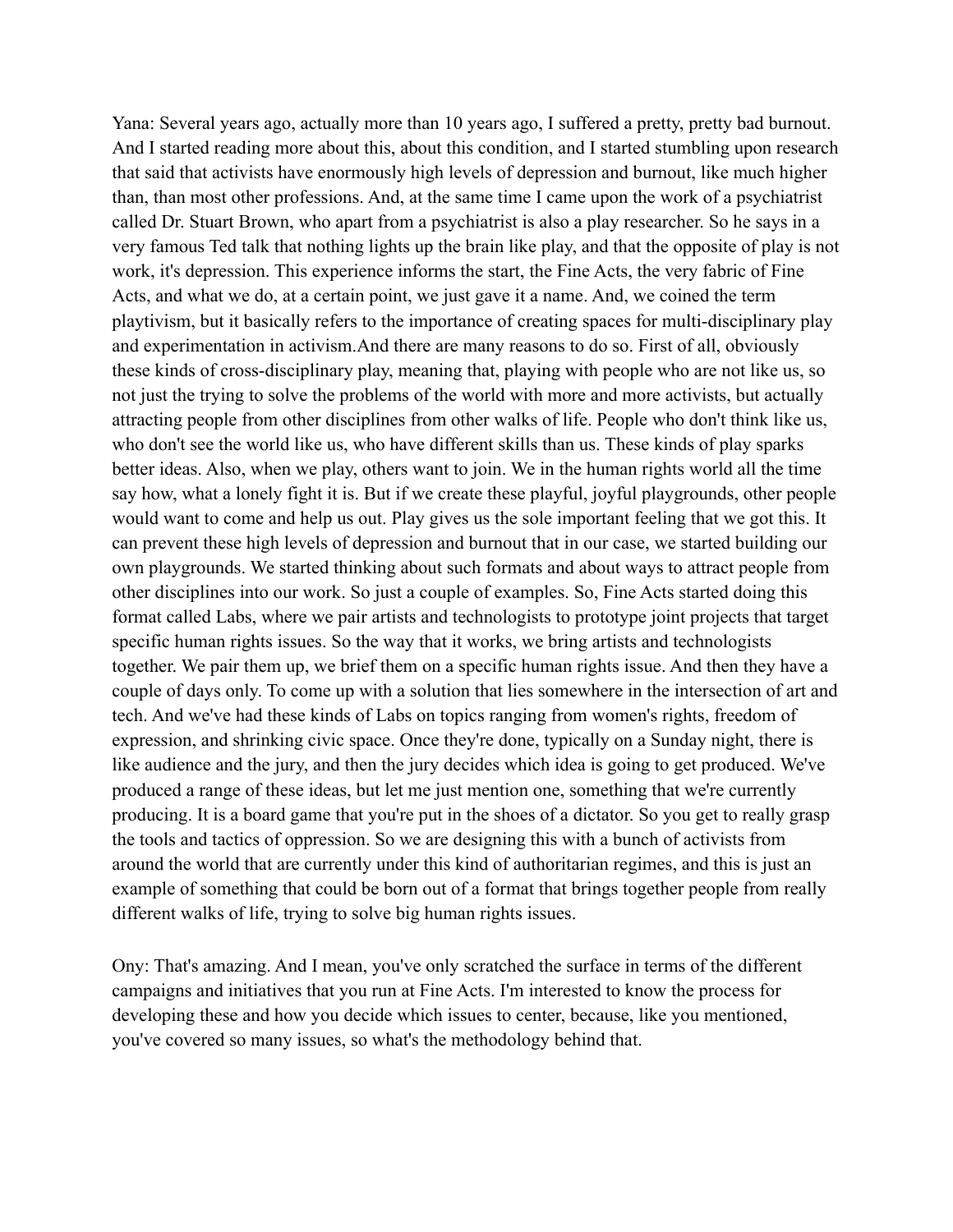Yana: Well, something to note is that we work globally and that we work across human rights issues. So we kind of work in two different ways in parallels. On the one hand, we have several key issues we focus on more strategically during the year, and we select those during annual strategic meetings depending on what is going on in the world, but always thinking about our capacity and our strengths and the maximum impact that we could achieve.However, we always keep about let's say 30% of our time open for current events, because we want to keep being reactive and flexible, and not to be like completely dedicated to projects that we came up with a year ago, but still be able to be fluid and to respond quickly and adequately to the times.

Pavel: Yeah. So, For example last year when the pandemic started, we had to change all of our plans for the year, our strategic board was wiped out. And, we just sat down and we started thinking, what can we do to adapt to this new situation? And something that we did, for example, was the Spring of Hope campaign back in March 2020, which was an open call to the creative community to submit illustrations, hopeful illustrations that can drive us in these very uncertain times, right in the beginning of the pandemic. And we did is we got a huge, very overwhelmingly positive feedback from the creative community, hundreds of submissions, most of which we collected in a collection, which is unleashed under Creative Commons license, in fact, and can be used freely and adapted by citizens and non-profit organizations for their causes. But also you can just look at it, and it's a beautiful collection of artworks, and this was something that we try to do an answer to what was happening. Later in the same year, back in 2020, when in The States, everything that was happening with the Black Lives Matter movement, another thing that was a project that is called 12 Black Artists, 24 Protest Posters. We invited 12 artists to create protest posters that again are free to use, and you can find them both on Fine Acts website, but also on The Greats, which I hope we'll talk about in a bit. And for us, it was very important to use our platform to amplify the voices of the people that needed to have their voices amplified. And this is how we used, for example, our platform.

Ony: Thank you so much. It's just incredible to see the different campaigns that have developed, and I think it really speaks to know what we're all about at Creative Commons, which is bringing together different voices, different people with different expertise and skills to work on these campaigns together brings know, better results than any one person could have achieved in isolation, and know, thank you for your work in injecting hope in, into those early uncertain days of the pandemic. And for being open and reactive, yeah, it's really remarkable. And we'll talk about The Greats in a bit more detail soon. But I just wanted to ask you both if there had been a single campaign that had really touched you, been your favorite or most impactful.

Yana: In all honesty. It's not that much of a campaign, a single campaign. It's more of a format that we think produces the most impact, and we find really enjoyable and it's a format of ours called SPRINTS, where we invite visual artists again for a weekend, we brief them on a specific human rights issue. And then they have 48 hours to come up with the final work, once we do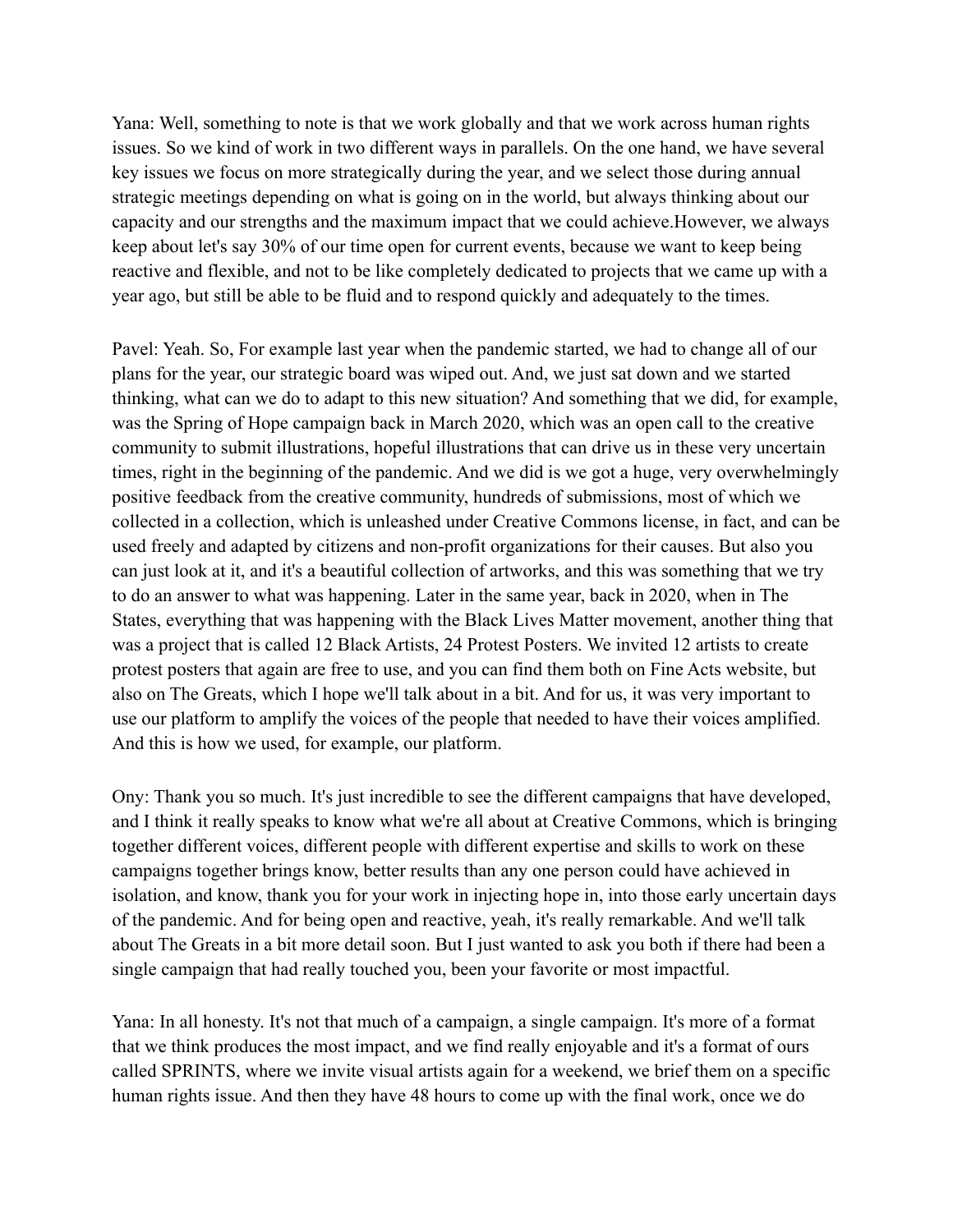this, we always hold the popup exhibition. However, all these works are then published under Creative Commons license for anyone to use and adapt, no matter what the issue is, we ask the artists for the final results to be focused on hope and solutions. And this is really important. When I spoke earlier about impact, creating this kind of powerful visual content on social issues does result in raising visibility and engagement. However, it is very difficult for nonprofits to produce it because they very rarely have the resources or the person in their team that could produce these kinds of content. Publishing it under an open license, we do solve such a key problem for many nonprofits or grassroots groups, even individual activists. And also, what this format does - and this also goes to impact - is that it does enhance and nurture the sensitivity of the art communities towards different human rights and social issues, and it inspires them to continue pursuing projects with purpose.

Pavel: So for example, SPRINTS that we've done so far were on women's issues, on women's rights, on LGBTQ rights, on freedom of expression, and also on, on hate speech. But we see this as a natural extension of what we do, and creating work that is open that then can be used by a global community of people or a local community of people for that matter, in a way that supports a certain cause. So it's not about how we live as an organization, but it's solely about how we can support the issues and how we can actually have impact on these issues.

Ony: And openly licensing these works with a Creative Commons license means that they can be used far and wide in several different contexts. I'm just curious, can you give an example of a time you saw one of the works from The Greats used, and you were particularly surprised about a location or the way or who was using it?

Pavel: I think one of the more exciting uses of the works was last year by an organization called Projection in Protest. They used one of the artworks that we created during our 12 Black Artists, 24 Protest Posters project, which was projected on the Brooklyn Bridge at night, which was a very big shiny showcase of a work of an artist in a way that we didn't initially see as something that can be done. We expected that organizations would use the artworks in marches as they lived in different printouts in their social media. But it was very nice and it was so amazing to see one of the artworks by a great South African artist projected on one of the main landmark buildings in New York.

Ony: That's amazing. That's amazing. I feel like we've talked around TheGreats.co, but I'd love to get back to the start. How did it come about? And what were the initial aims you had for it when you started?

Pavel: The Greats is a natural extension of what we do. In Fine Acts, we embrace openness and we try to produce as much artworks as we can that are open and freely available to be used by different communities. And what we see is that this is the most effective way that we can work.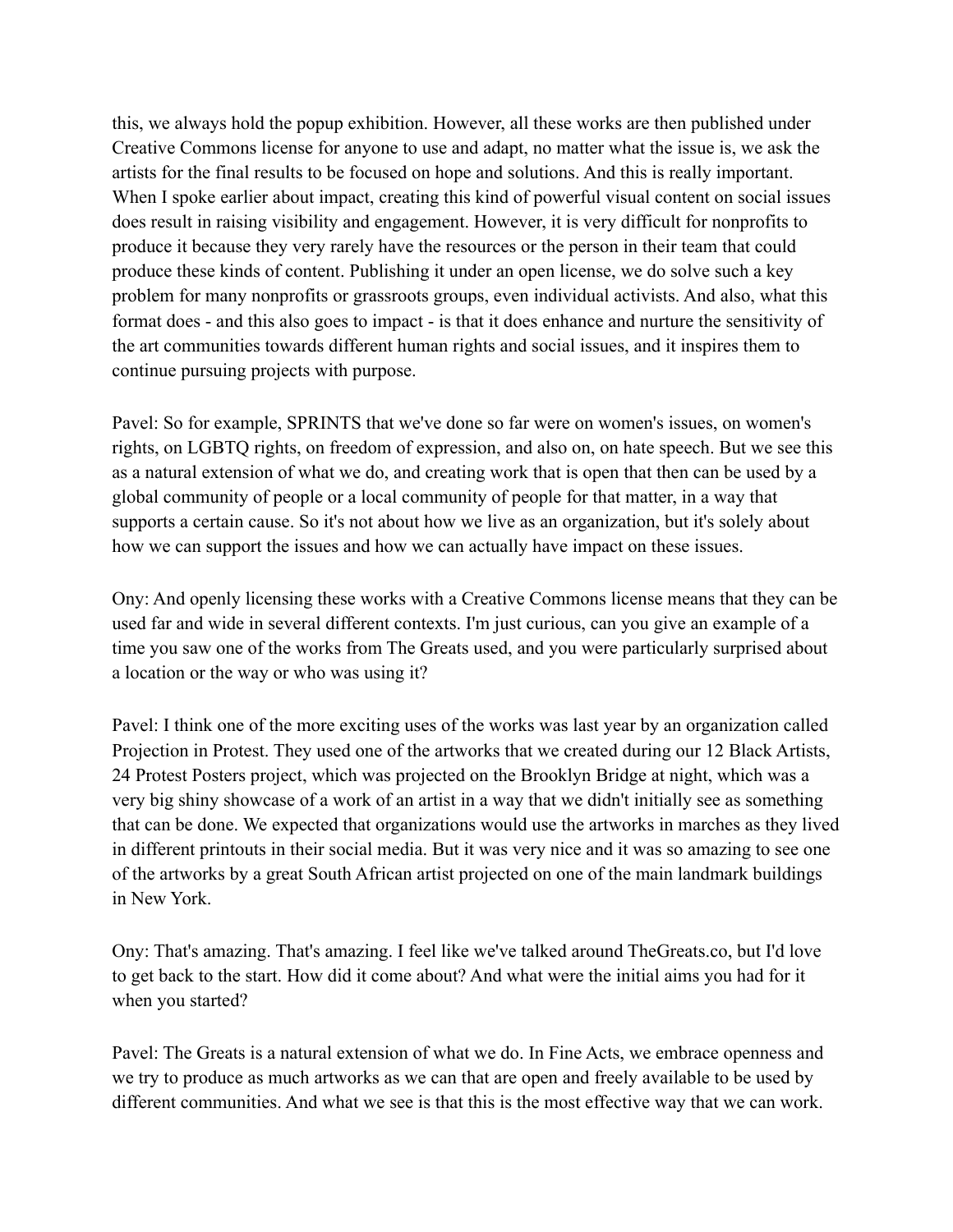So it's not only about a good collaboration that can have a very impactful and interesting exhibition within a certain timeframe. But how can we have a long lasting effect? So The Greats is our platform for high quality illustrations on different social issues. Everything on The Greats is licensed under Creative Commons license. It is free to use. It is free to adapt. You can do whatever you want with it. The only thing is that it's free for non-commercial use, and this is the line that we draw in the sand, because we want all the works to be free for social causes and to make this type of impact. In the beginning, we started creating different collections, as Yana said, through the SPRINT format. And we started putting them out on our website, and we saw that people were interested. People were downloading them, but also technology-wise, we didn't have the right means to do proper work. So this is why in the beginning of 2020, we started building The Greats, and this is a website that is solely dedicated to creating different collections on the most pressing social issues, with many great illustrators and artists from around the world that are both submitting artworks, but also with all our different projects, we are trying to feed The Greats with new content.

Ony: Thank you. And I will include a link to The Greats, so folks don't have to just take our word for it, they can go and see all the amazing collections that you have up there. And one of your most recent collections on The Greats - speaking of the world's most pressing issues, is The Climate Collection. How did this come about for you, and what impact is it having so far? I mean, while we're recording this right now, COP26 is taking place. We've used some of The Climate Collection at Creative Commons. I actually saw her on Twitter, I think it was yesterday, some pictures of posters that some demonstrators had printed out and we're using for a March. I guess I'll throw it over to you, tell me more about The Climate Collection.

Pavel: Thank you, Ony. Yes. In fact, last Saturday, on the big March in Glasgow, we gave out free posters to people with artworks from The Climate Collection, which is one of our favorite projects that we've done so far. And it's a cooperation with TED's climate initiative Countdown. And we published a call for artists from around the globe to submit existing or new work on the topic of climate action, but with the twist that it needs to be positive, it needs to be hopeful. It needs to speak in a way that can engage people and motivate them to do some actual action. And because we are fed up with negative messages. A couple of months ago, we launched this call together with TED, more than 2000 submissions came in. And from them, a very great jury selected 50 artworks, 50 artists that were licensed under Creative Commons. But they were also paid for their work. It wasn't just an open call, but it was a Commission. But also a lot of the artists that submitted to the open call, they said to us, you know what I know that I wasn't big in the final 50, but I still want to have my work published under a Creative Commons license, and I want it to be free and to be used. So now we have more than 300 artworks published on The Greats published on artistsforclimate.org that are free to use, and it's a growing collection that we are currently in fact, growing by another collaboration with nine TEDx events around the world.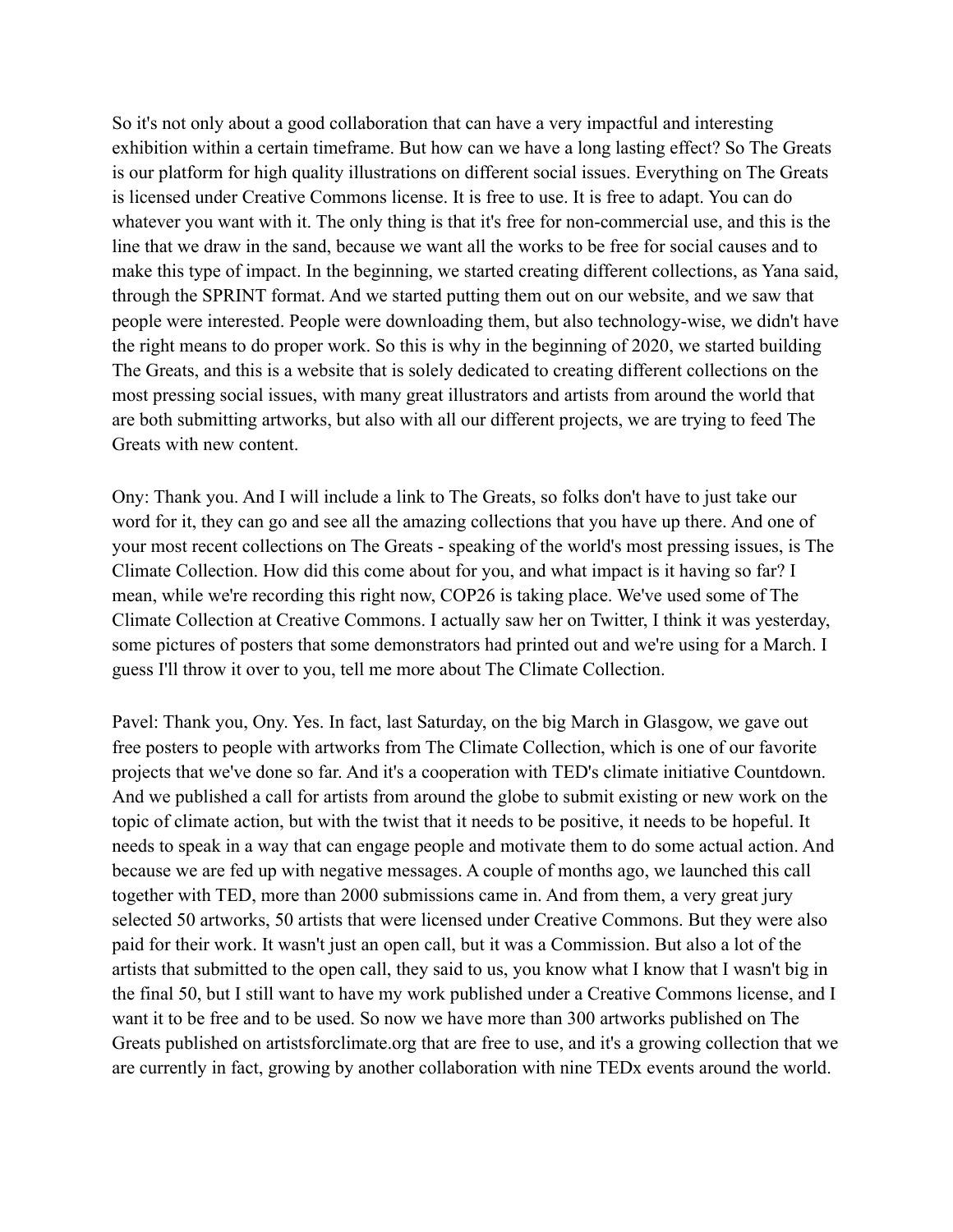But also The Climate Collection is open to submissions, so artists designers, if you're hearing this, please check it out and also submit your works, and let's make some change.

Ony: That's incredible. Thank you so much. And I guess I'm interested to know what areas have you explored, that you haven't actually worked on, built a campaign around, but you potentially would like to explore in the future?

Yana: In terms of The Greats, there are issues that we want to have more work created, so for example, we are planning SPRINT's done on disability rights, for example, we want to expand our collections on women's rights. We have some works, but they're just the beginning, as well as we have some works on LGBT+ rights. However, we really want to work to expand it before the next pride month. And as Pavel said, The Greats is open for submission. So we're not feeding it only through our own formats, but also through artists submitting their existing works that they would like to open up under Creative Commons license. And we would do both SPRINTS on these issues, but also a communication campaign on the possibility to submit through The Greats and hopefully if artists are listening to the podcast, you're more than welcome to submit on these issues and many more.

Ony: So the art that these artists create is not only visually appealing and entertaining to look at, but it serves a double purpose as an instrument of advocacy. How would you like to see other actors? And nonprofits contributing to open culture in the future. You're doing amazing work, but it can't be carried on the shoulders of Fine Acts alone. How would you urge others to contribute towards the commons?

Yana: Our dream is that more organizations start to work openly and start allowing others to use and adapt their campaign work to local contexts. The resources of the human rights world are so limited, and this would be a huge help. So imagine, for example, a really successful campaign on domestic violence done somewhere, why can't it be used and adopted in other countries by other non-profits? This won't only solve the resources problem, but we'll multiply the impact of this campaign immensely. For example, us we already started, as Pavel explained, we are already started creating waves with The Greats. However, we don't stop there in terms of openness. All our formats are also open, the Labs format I spoke about, the SPRINTS format. They're all open in terms of the fact that any nonprofit, anywhere in the world, can run them, and we provide the full guidance. We're also currently working on an entire campaign on disability rights that we published entirely under a Creative Commons license that would again allow, use and adaptation by other nonprofits. So in this case, we're talking about a couple of videos, a set of photographs. In this case, this is a brilliant campaign that is fueled by self-advocates, and we want to empower organizations from around the world who work on disability rights, and particularly on the very hard to grasp issue regarding guardianship, to use this work. We truly hope that more organizations will embrace this approach so that we can all win together.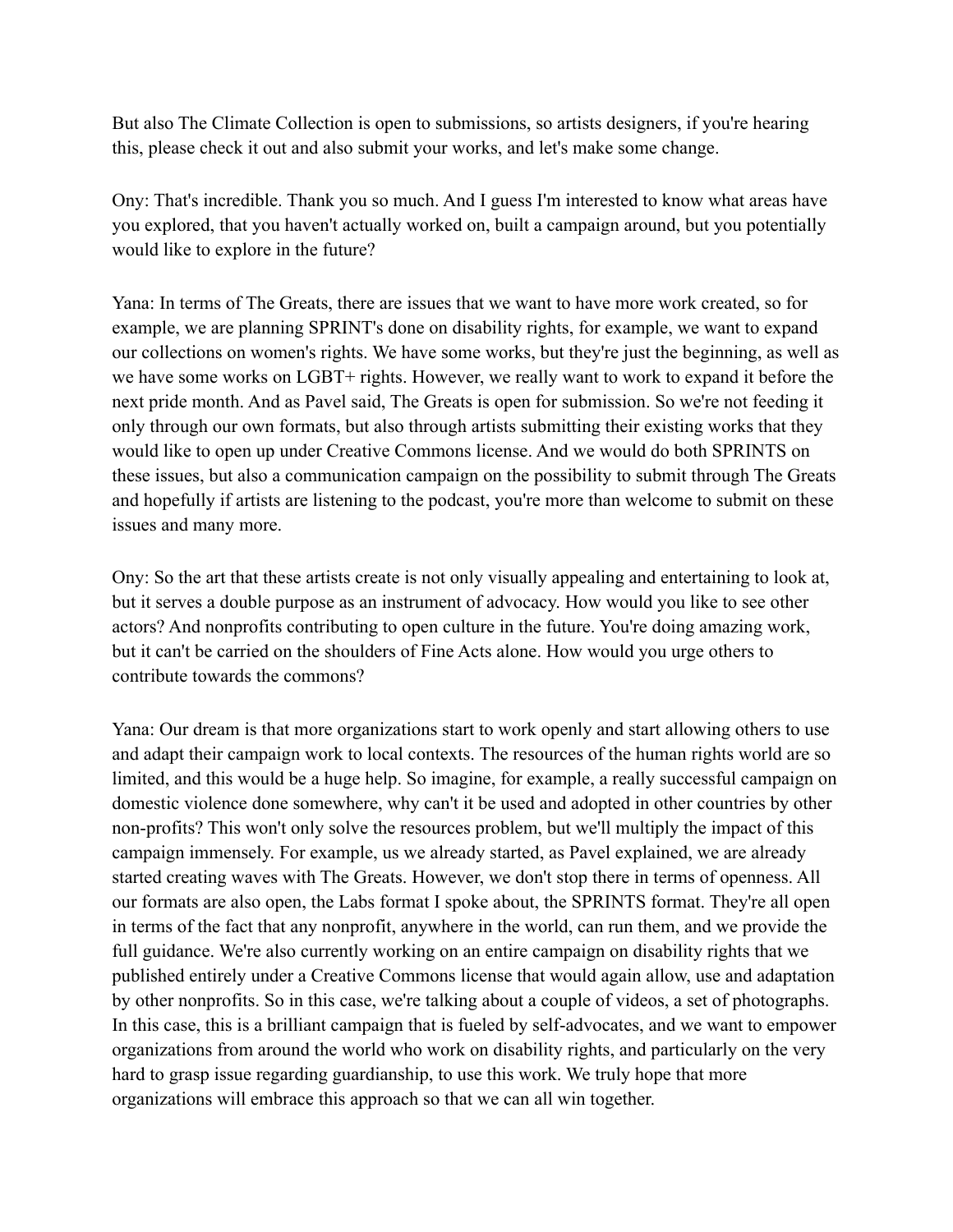Ony: Switching gears a bit as we come towards the end of our interview, we're celebrating our 20th anniversary at Creative Commons this year. Next month, the 19th of December will be our official 20th anniversary, and the theme for our campaign is Better Sharing for a Brighter Future. My last question to round things off is, what does better sharing mean to you in the context of your life and work?

Pavel: I think that in the last four or five years, we've seen that just sharing is not enough, and there is just well enough of content and things being shared. So for us, I think better sharing means better tools for sharing, and this is why Fine Acts works in this line of creating better tools of sharing knowledge and sharing creativity. And yes, I think that this is how we would like to participate in this model.

Ony: Thank you. Thank you so much. That was a really thoughtful answer there. Where can folks find you after this episode, if they want to keep up with your work? We'll be dropping in links in the episode description, so don't worry about scribbling these answers down.

Pavel: People can follow us basically all major social media platforms just type in Fine Acts on Google. I hope we're still the first results.

Ony: Yes. Yes.

Pavel: But also we are part of the community. So, if people are interested and if they're listening to this podcast, they should be, in openness and the idea of sharing ideas, knowledge, creativity, I'm sure we'll meet.

Ony: Amazing. Amazing. And we'll drop your Twitter handles in the episode description. Thank you both so much for taking time out of your day to speak to Creative Commons through me. I, I really want to commend you on the work that you're doing. You've both given me a lot of food for thought, and I'd love to know, find ways that I can contribute to Fine Acts, and stay in touch with you both.

Yana: Thank you so much, Ony, and likewise, we are inspired everyday by Creative Commons, and by the concept and by everything that you do. And it is very obvious that Creative Commons inspired us to do the work that we do, in the way that we do it. Yeah, the appreciation is very mutual.

Pavel: And also we are learning how to be a better part of the community, and use all the guidelines and all the ideas within the Creative Commons community.